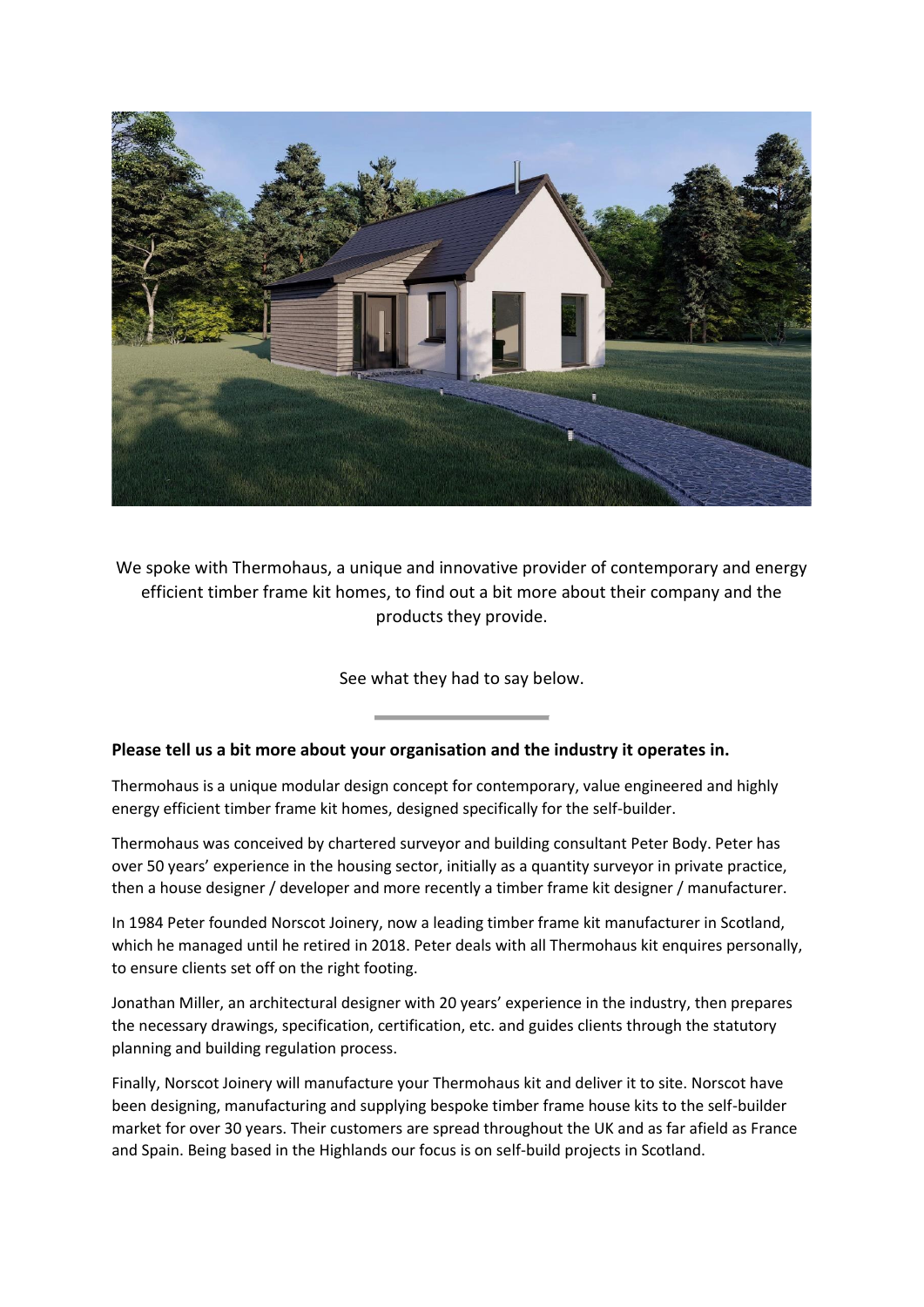# **How can your organisation help self builders and what makes your products unique to similar services offered in the self build/construction market?**

Thermohaus is founded on the principal of 'Keep It Simple, Make It Better' and we adopt a 'Fabric First' approach. As a consequence, there are no built-in redundancies or legacy defects and owners enjoy very low maintenance and energy running costs.

All our home designs are customer driven and we actively encourage clients to design their own home. Of course, we will be on hand to advise and guide you through the process. But, designing your Thermohaus home could not be simpler.

Thermohaus is a modular design concept based on just 5 primary building blocks. Blocks can be arranged in a multitude of forms to provide maximum design flexibility. The accommodation blocks do not require internal load-bearing walls meaning the internal layout can be whatever suits you best. We recommend separate blocks for living and sleeping but you can have whatever you want.

Unlike some suppliers we don't offer multiple kit packages with differing specifications. This is simply too confusing. We offer just one package which is the best we can, for a price which, whilst not necessarily the cheapest, we believe offers best value for money.

The Thermohaus design concept and enhanced specification mean our kit homes, in standard form, are superior to anything our UK rivals offer. And, compared to Continental European and North American imports, offer significantly better value for money.

## **What advice or recommendations would you give to self-builders?**

All our home designs are customer driven and we actively encourage clients to design their own home. Of course, we will be on hand to advise and guide you through the process. Designing your Thermohaus® home could not be simpler, but to set you off in the right direction we offer our top 10 tips:

- 1. Before attempting to design your new home, you must have a site. It is extremely unlikely that the house design you come up with can simply be plonked on the site when you get it. Probably, it will just end up being a bad design, based on unnecessary compromises.
- 2. Before buying your site undertake a full site assessment to establish it is suitable for your requirements and determine the ideal position and form of your new home. Avoid steep sloping sites which give rise to increased foundation costs, may have a negative impact on the appearance of your home and will make the whole build more challenging. Also, consult the local development plan and speak to the planners to make sure they are happy with what you are proposing.
- 3. It is important to bear in mind the available budget when designing your new home. Just remember the greater the floor area, the greater the cost. And, when deciding on external finishes, minimise maintenance liabilities. This will ensure your home remains good to look at and reduce lifecycle costs.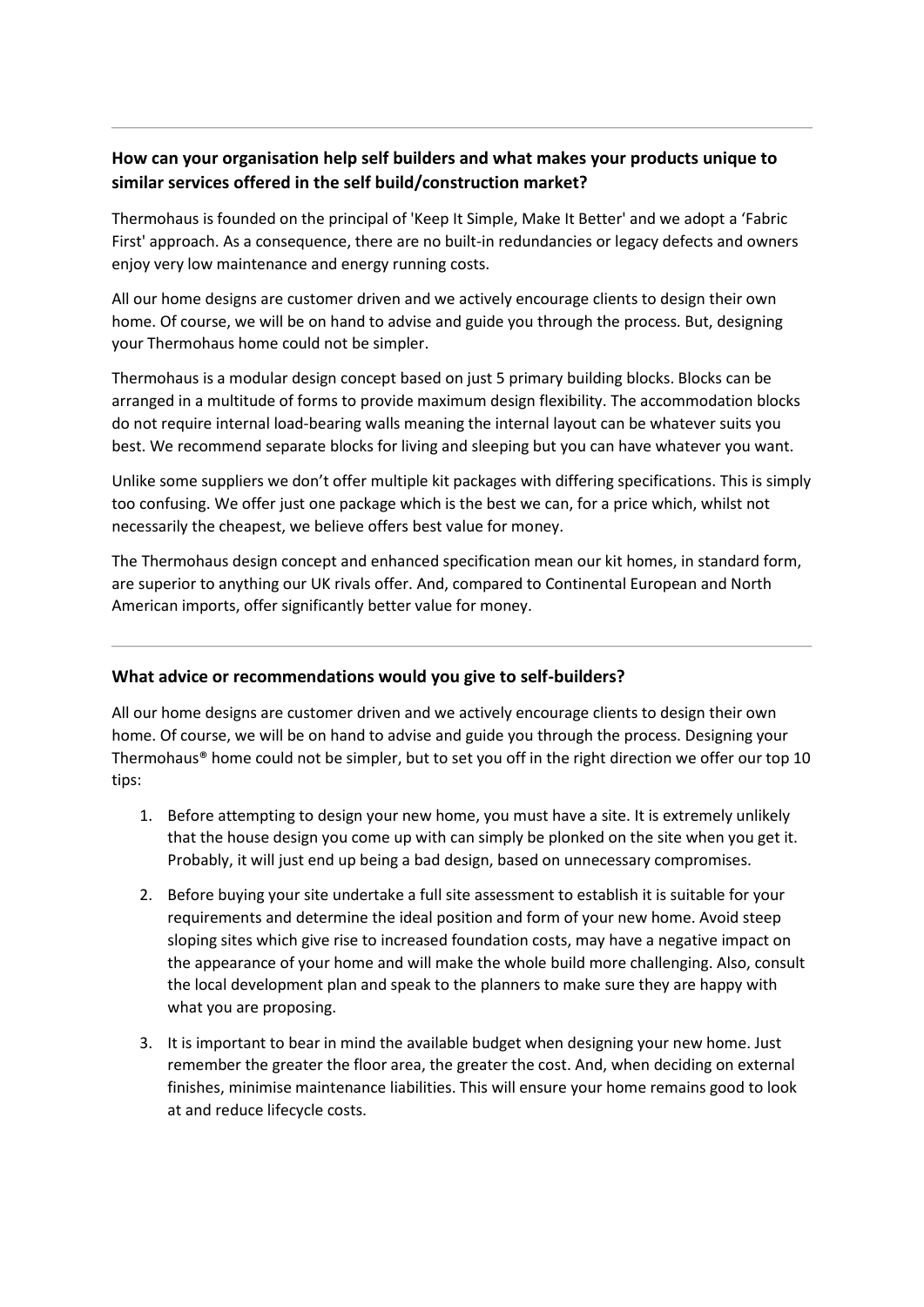- 4. 'Keep It Simple' complex layouts, curves, angles and unconventional roof configurations all add to the build cost. And, avoid small projections such as porches, bay windows and dormer windows. They may add aesthetic appeal but are disproportionately expensive for the practical benefits derived.
- 5. Avoid wasting space. How many bedrooms and bathrooms do you need? Do you really need to accommodate family and friends who only stay a few days, a couple of times of year? Putting them up in a local hotel will be much cheaper. And, that's rooms you won't need to heat, clean or pay Council tax on! Also, do you really need big bedrooms and bathrooms what are you going to be doing in them? A poor layout may create long corridors. Have you minimised circulation space? The current trend towards open plan living works well in this regard.
- 6. Try to keep the plumbing in one area. If this is not possible keep the number of areas to a minimum. Keeping kitchens, utility rooms, bathrooms and en-suites close together, both horizontally and vertically, will reduce internal pipework and external drainage, further reducing cost.
- 7. Ideally your new home will maximise the benefits of natural light and solar gain. It is important to remember the sun rises in the east, passes through south and sets in the west. All dayrooms (kitchen, dining, sitting) should face south / west. The only exception might be where there is a particular view you wish to capture, in which case rooms should be double or triple aspect so as to get at least one window facing south. If you want early morning sunshine to enter bedrooms they need to face east. Utility rooms, bathrooms, en-suites and stores, which do not need much natural light can face north.
- 8. Consider windows and doors very carefully. A lot of money can be wasted here. Even the best windows on the market are poor insulators in relationship to the wall in which they're located. Keep window numbers and sizes to the minimum necessary, to conserve energy. Any large areas of glazing should ideally face between south east and south west, to maximise solar gain. In our view triple glazing rarely offers significant benefits / value for money.
- 9. Adopt a 'Fabric First' approach. The more you invest in insulating and making the structure of your home airtight the better. It will save you money for the lifetime of your home.
- 10. If working to a tight budget don't spend money on expensive sanitaryware, kitchen units / equipment and internal doors. It is relatively straightforward to upgrade these items, when funds permit.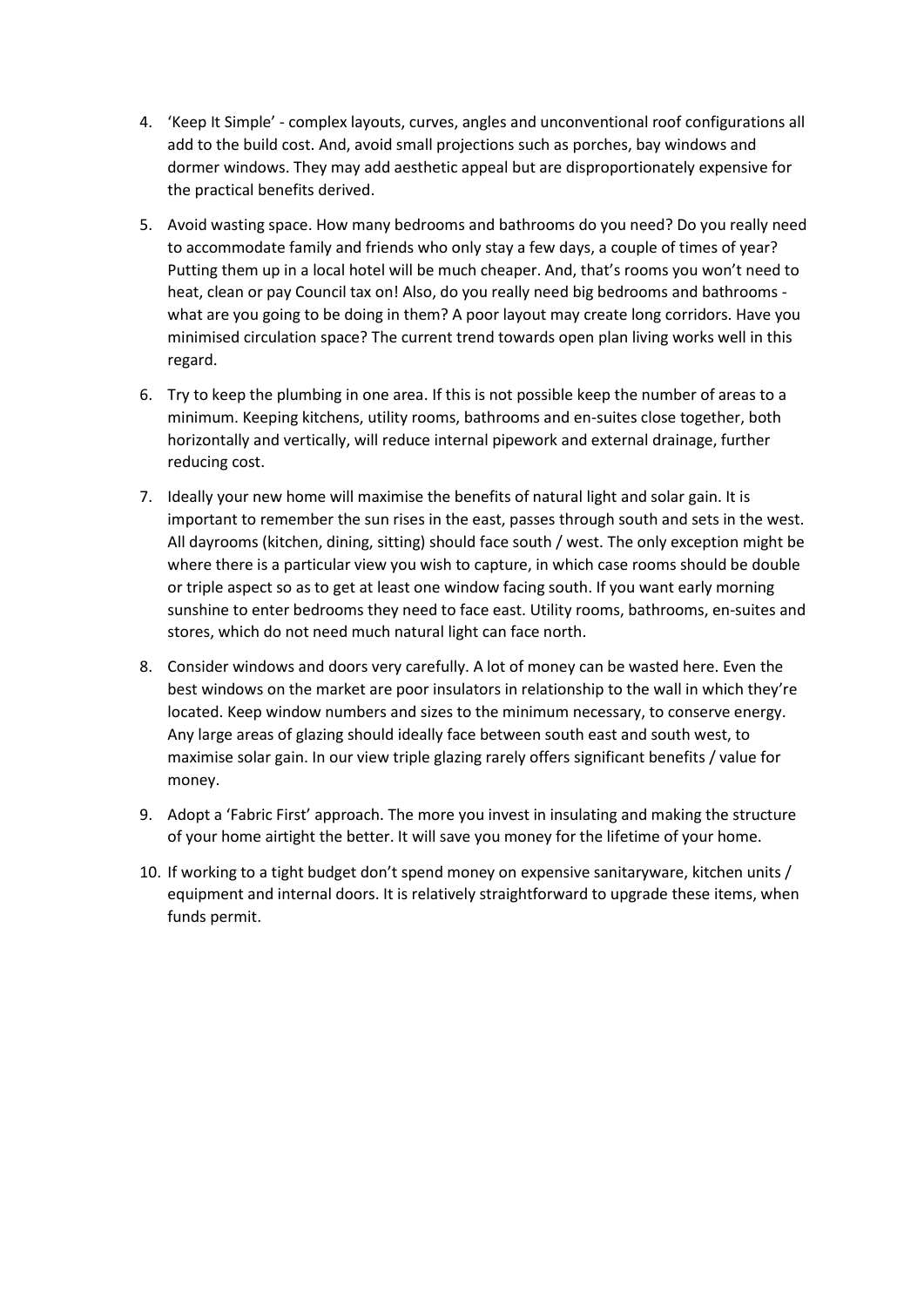#### **Please provide some more information on a typical product(s) and/or service**

Thermohaus is a modular design concept based on just 5 primary building blocks. A full height (2.4m) accommodation block, a two-third height 'room in roof' (1.6m) accommodation block, a mono-pitch roof block, a duo-pitched roof block with either flat or vaulted ceiling and a full height storey link or porch block. For a very contemporary look, there is also a simple flat roof option.

Accommodation blocks have nominal internal dimensions of 4.8m in width and 10.2m in length, providing a gross internal floor area of approximately 49m2.

Link/porch blocks have nominal internal dimensions of 2.1m in width and 4.8m in length adding a further 10m2 of gross internal floor area. Whereas link blocks will always have a flat roof, porch blocks may have either a flat or mono-pitch, lean-to roof of variable pitch to suit the house design.

Similarly, if joining accommodation blocks without a link, we will provide a valley infill so that the roof runs through from one block to the other.

Mono-pitch roof blocks have a pitch of 15 degrees and the duo-pitch roof blocks have a pitch of 45 degrees.

#### **Features and benefits include:**

- Compact designs which aim to minimise circulation space in favour of good sized rooms, putting the space where you actually need it.
- Higher levels of insulation in floors, walls and roofs creating a very energy efficient building envelope, minimising heating costs and improving occupier comfort.
- Integrated mechanical ventilation and heat recovery system design ensuring maximum efficiency combined with minimum outlay and ease of installation, reducing overall build costs.
- Single skin wall construction, greatly reducing foundation costs. Although conventional cavity wall construction can be employed, if preferred.
- Open metal web floor joists providing clear spans (for open plan living) and easy installation and routing of wires, pipes and ducts - no drilling through joists required and no risk of weakening the structure as a consequence.
- Totally flexible internal layout of accommodation modules means you can have what you want, where you want it.
- For two storey modules, an easy going (14 rise) dog-leg staircase, with no tapered steps, makes moving from one floor to another as safe as possible. And, makes moving furniture and installing a chair lift (if required) much simpler.
- Oak doors throughout, adding style and appeal to the interior environment.